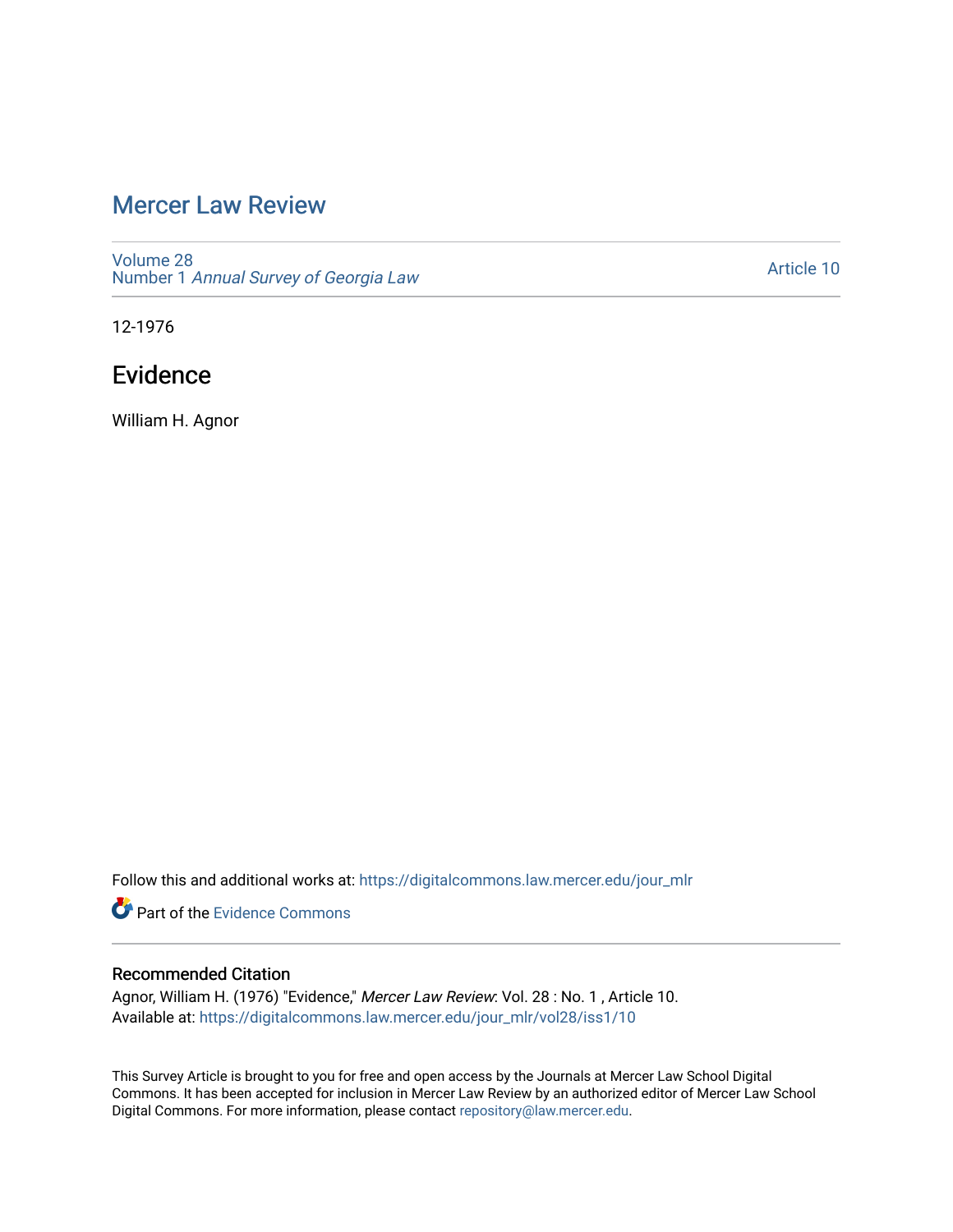# **Evidence**

## **By William H. Agnor\***

More cases than usual concerning one or more points of evidence were decided during this survey period. Only those cases that seemed significant or of general interest have been discussed here.

# **I.** HEARSAY

The Georgia cases remain rather traditional in refusing to expand the exceptions to the hearsay rule. **A** witness's prior inconsistent statements used for the purpose of impeaching his testimony are still not substantive evidence.' Georgia Code **§38-309** was applied in two cases to admit declarations against interest.<sup>2</sup>

In the first appearance of the *Lingerfelt* case,<sup>3</sup> it was held that a coindictee's testimony given at a commitment hearing was improperly admitted under the hearsay exception for testimony given at a former trial. The witness was not accessible, since he had claimed his privilege against self-incrimination; neither the accused nor his counsel had been present at the commitment hearing, however, so the accused had been denied his right of confrontation. The testimony therefore did not satisfy the exception. At the second trial, the prosecutor read the witness portions of the former testimony in leading questions that suggested the answers. This was error.<sup>4</sup> The prosecutor could not do indirectly what could not be done directly.

*Hewell v. State"* was a case where the state failed to show due diligence in the search for an absent witness who had testified at a former trial.

### *A. Res Gestae*

Declarations to "explain conduct" are said not to be hearsay<sup>6</sup> and are often held admissible without discussion.7 However, this is really an excep-

<sup>\*</sup> Simmons Professor of Law, Emory University. Emory University (Ph.B., 1935; J.D., 1937); University of Virginia (S.J.D., 1956).

<sup>1.</sup> Woodall v. State, 235 Ga. 525, 221 S.E.2d 794 (1975).

<sup>2.</sup> Martin v. Turner, 235 Ga. 35, 218 S.E.2d 789 (1975); Lewis v. Williford, 235 Ga. 558, 221 S.E.2d 14 (1975).

<sup>3.</sup> Lingerfelt v. State, 231 Ga. 354, 201 S.E.2d 445 (1973).

<sup>4.</sup> Lingerfelt v. State, 235 Ga. 139, 218 S.E.2d 752 (1975).

<sup>5. 136</sup> Ga. App. 420, 221 S.E.2d 219 (1975).

<sup>6.</sup> **GA.** CODE **ANN.** §38-302 (1974).

<sup>7.</sup> Teal v. State, 234 Ga. 159, 214 S.E.2d 888 (1975); Floyd v. State, 137 Ga. App. 181, 223 S.E.2d 230 (1976).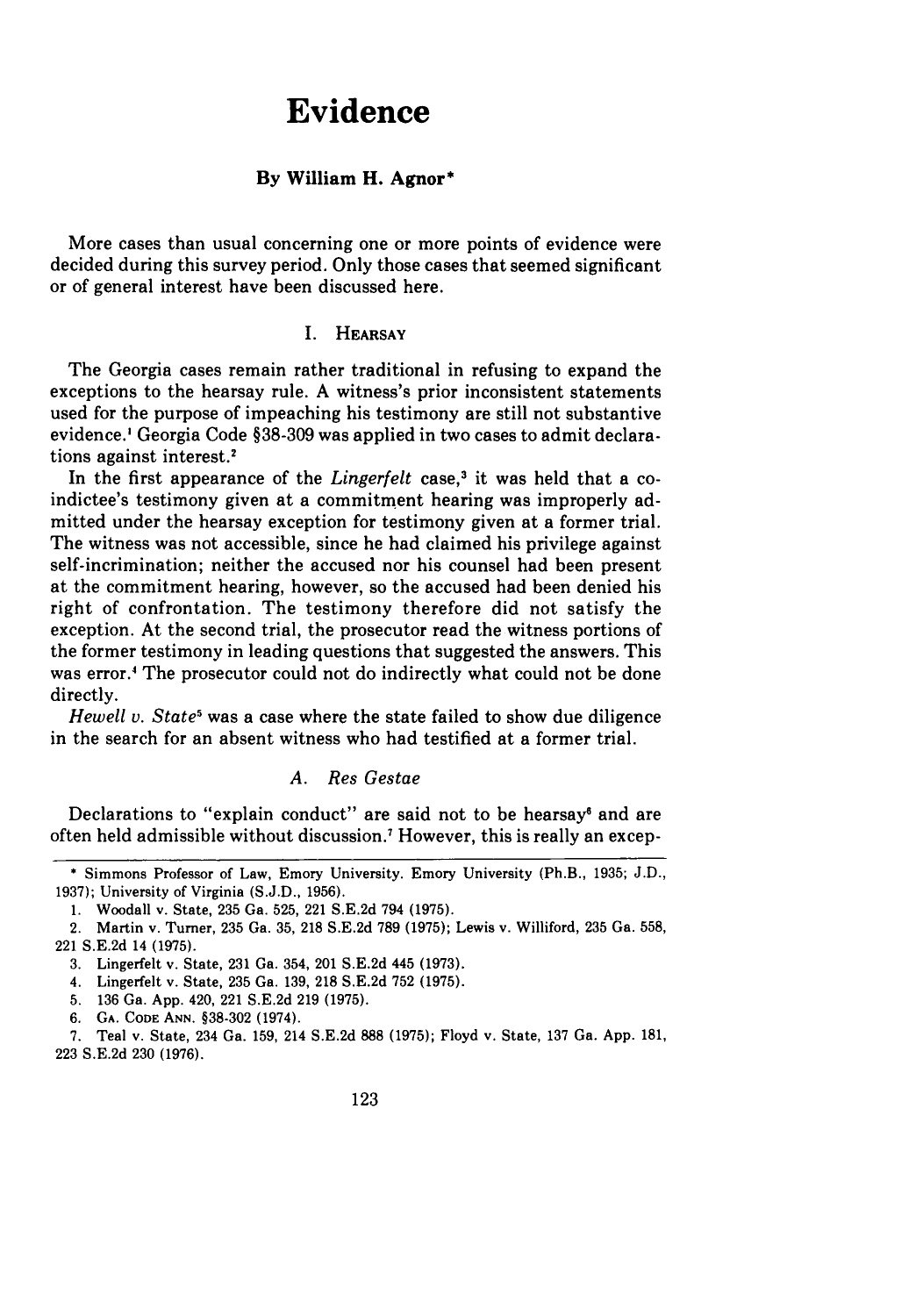tion to the hearsay rule and is often so treated." It is much like the res gestae exception. In *Stamper v. State9* the same declaration was considered under both exceptions and was held to have been improperly admitted, since it satisfied neither.

The res gestae exception continues to be one of the most useful exceptions to the hearsay rule and is specifically approved by statute in Georgia. 10 It received an unusual amount of attention during the past year. The time element between the event and the declaration is especially important to remove the idea of afterthought; where the declaration is part of a continuous transaction, it is part of the res gestae." Two or three minutes after the event<sup>12</sup> and ten to fifteen minutes<sup>13</sup> have been held to make declarations admissible as part of the res gestae. Statements made twelve hours after the event were too late.<sup>14</sup> Also, a complaint about a rape made to a girl friend the next day and 40 days later to an officer were too remote to be part of the res gestae.<sup>15</sup>

*Whitley v. State<sup>16</sup>* considered whether a declaration by a bystander was part of the res gestae. The defendant was tried for taking a wallet from the victim by force. Two detectives from the decoy squad were watching from a distance, one with the aid of field glasses. The one with the field glasses said: "They are getting his wallet." The other detective repeated this at the trial. It is difficult to understand why the detective who was using the field glasses was not called as a witness to properly testify as to what he saw, but this was not done. The court held that admitting this declaration as part of the res gestae had been proper. Three judges dissented and seem to have said that the declaration of a bystander could never be part of the res gestae. This would be contrary to the usual rule.

*Fountain v. State"* seems to hold that only oral declarations, not conduct, could be admissible as part of the res gestae. The result seems proper, since the conduct was too remote, but it is not likely that res gestae is limited to oral declarations. The opinion is not in Judge Clark's customary style; there is not a single alliteration. In an excellent discussion of res gestae in *Townsend v. State*,<sup>18</sup> more in Judge Clark's customary style, it was clearly stated that res gestae was not limited to oral declarations but included the "circumstances, facts and declarations which grow out of the

- 15. Watson v. State, 235 Ga. 461, 219 S.E.2d 763 (1975).
- 16. 137 Ga. App. 68, 223 S.E.2d 17 (1975).
- 17. 136 Ga. App. 229, 220 S.E.2d 705 (1975).
- 18. 127 Ga. App. 797, 195 S.E.2d 474 (1972).

*<sup>8.</sup>* See, e.g.,'Boggus v. State, 136 Ga. App. 917, 222 S.E.2d 686 (1975).

<sup>9. 235</sup> Ga. 165, 219 S.E.2d 140 (1975).

<sup>10.</sup> GA. **CODE** ANN. §38-305 (1974).

<sup>11.</sup> Haralson v. State, 234 Ga. 406, 216 S.E.2d 304 (1975).

<sup>12.</sup> Larkin v. State, 137 Ga. App. 164, 223 S.E.2d 215 (1976).

<sup>13.</sup> Littler v. State, 236 Ga. 651, 224 S.E.2d 918 (1976). The fact that these declarations were replies to questions did not remove them from the res gestae.

<sup>14.</sup> Peebles v. State, 236 Ga. 93, 222 S.E.2d 376 (1976).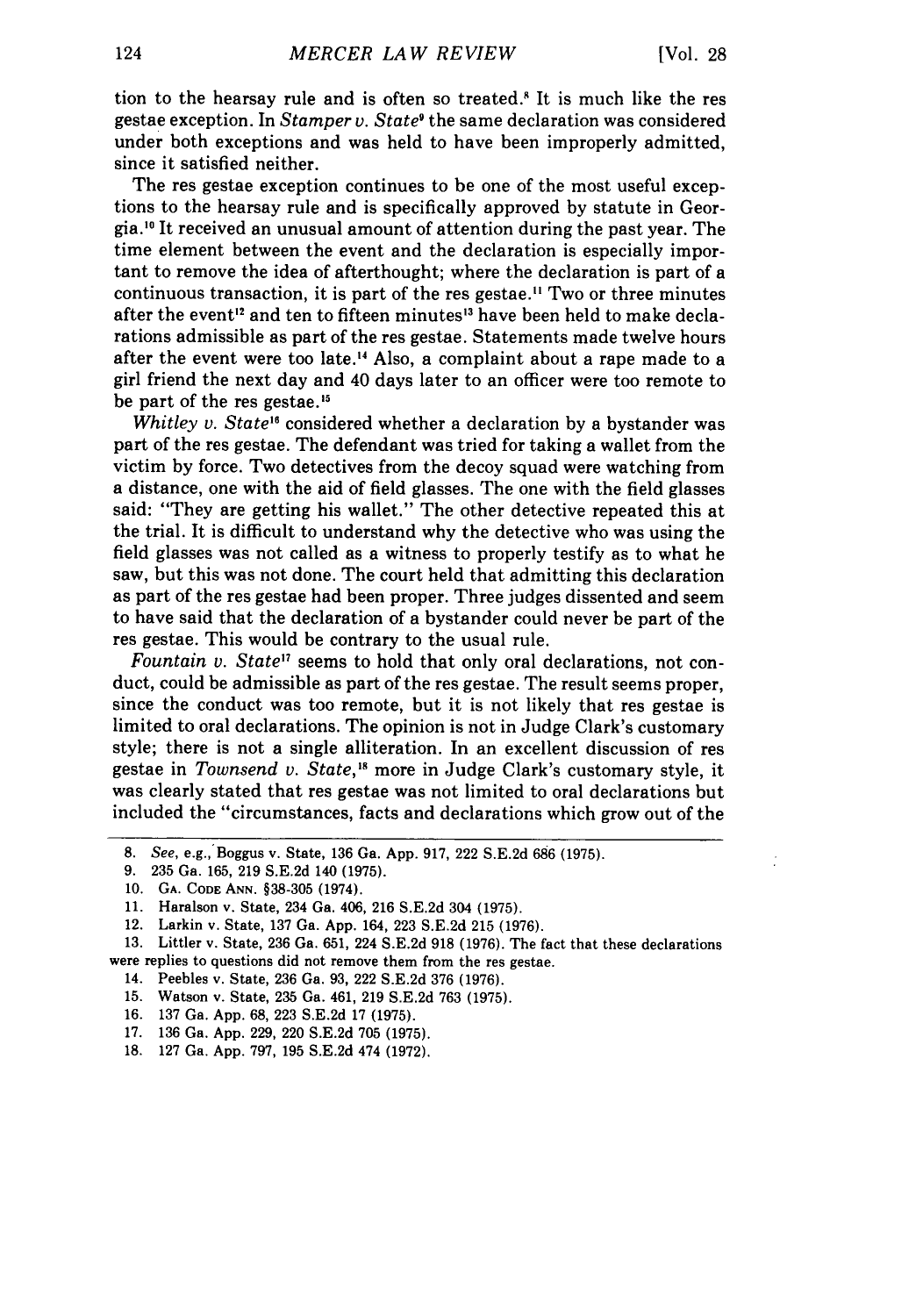main fact, are contemporaneous with it, and serve to illustrate its character.""9

# *B. Regular Entries*

The business-records statute, Code §38-711, was applied without much problem in a number of cases. Only a few cases need to be mentioned. In *Whitehead v. Joiner*<sup>20</sup> certain adding machine tapes, receipts and notations were admitted under the regular-entry exception. The court held that to admit these records was proper under the statute and that their physical appearance and the self-serving nature of the entries went to the weight of the evidence and not to its admissibility. In *P. & M. Masonry* v. *J. Black Co.2'* some ledger sheets and canceled checks were introduced to show payments made for some masonry work. The defendant contended that since the plaintiff had not segregated the irrelevant material on the ledger sheets, they were not admissible. The court held that since the plaintiff had explained the coding on the ledger sheets so that the relevant entries could be identified, it was proper to admit the entire ledger sheets.

The question of computer printouts as regular entries under the business records statute was considered in *Cotton v. John W. Eshelman & Sons,* Inc.,<sup>22</sup> a case of first impression in Georgia. The court considered the existing authorities in other jurisdictions, all in agreement in favor of admissibility, and held that computer printouts would be regular entries and admissible on the same basis as any other business records. The court then considered the issue of the lack of personal knowledge of the entries by the witnesses authenticating the business records. As the statute states, $23$  any lack of personal knowledge would affect weight and not admissibility.

#### II. RELEVANCY

In *Glo-Ann Plastic Industries, Inc. v. Peak Textiles, Inc.2 <sup>1</sup>*the court set out the basic test of relevancy and held that in each of eight enumerations of error the trial judge had properly found the evidence relevant. In *Carver v. State25* the court found that evidence of escape from jail was properly relevant on the issue of guilt. In *Cross v. State*<sup>26</sup> evidence of the course of dealings with others by two witnesses was not relevant to prove their course of dealings with the defendant in that case.

- 20. 234 Ga. 457, 216 S.E.2d 317 (1975).
- 21. 136 Ga. App. 646, 222 S.E.2d 152 (1975).
- 22. 137 Ga. App. 360, 223 S.E.2d 757 (1976).
- **23. GA. CODE ANN.** §38-711 (1974).
- 24. 134 Ga. App. 924, 216 S.E.2d 715 (1975).
- 25. 137 Ga. App. 240, 223 S.E.2d 275 (1976).
- 26. 136 Ga. App. 400, 221 S.E.2d 615 (1975).

<sup>19.</sup> *Id.* at 802, 195 S.E.2d at 478.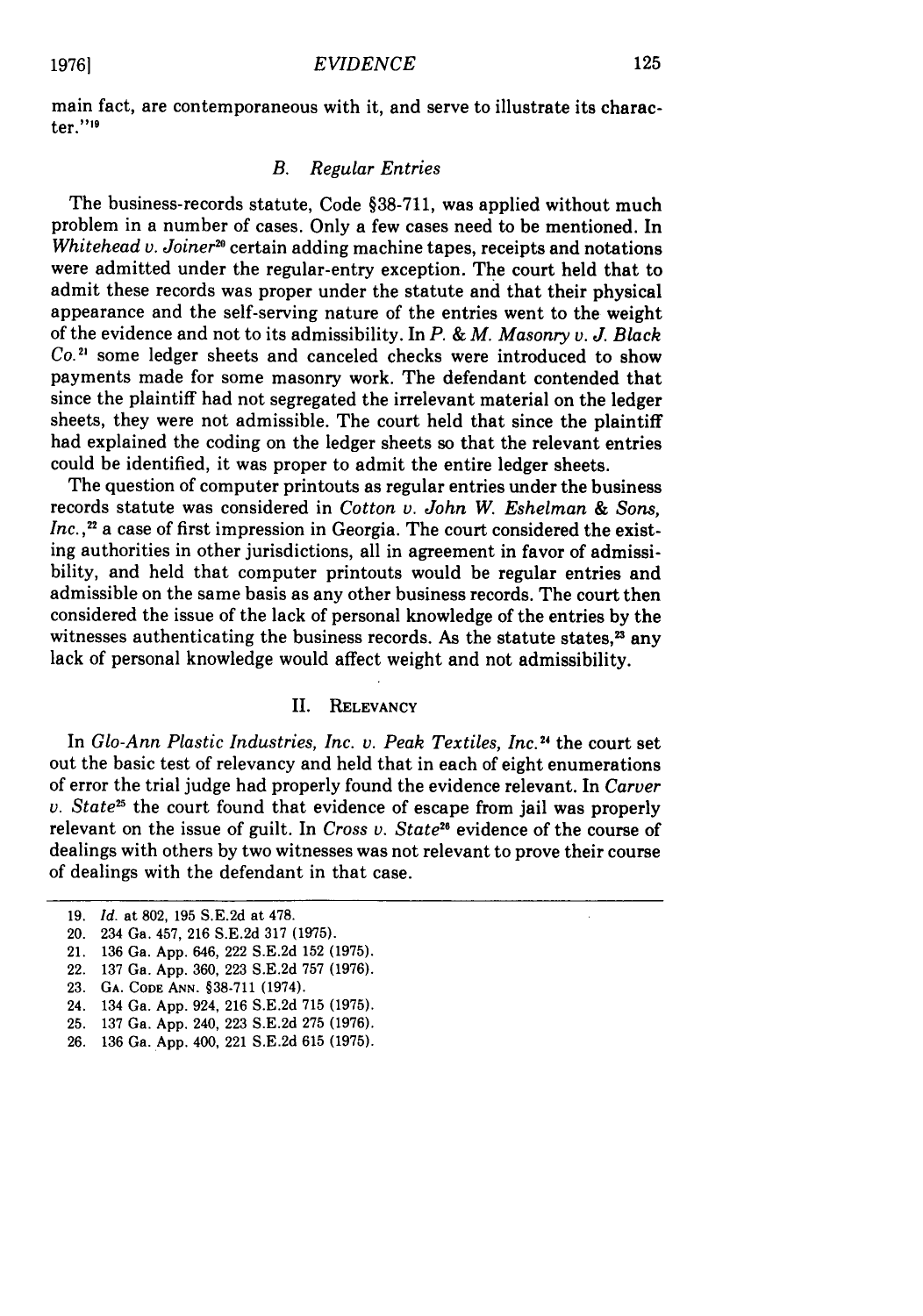#### *A. Character*

Generally, the character of the parties is not in issue. In a criminal case, the defendant may always "put his character in issue" by introducing evidence of his good character. In *Edwards v. State<sup>27</sup>* it was held that where a defendant has introduced evidence of good character, the trial judge need not give a proper instruction on character in the absence of a timely request except in exceptional cases. An exceptional case would be one where the defendant had relied on good character as his sole defense.<sup>28</sup>

When character is in issue, proof is limited to general reputation. *Henderson v. State<sup>29</sup>* contains a good discussion of the problem and may have relaxed the Georgia rule to some extent. In that case the defendant claimed self-defense and sought to show, by his own testimony, the violent, turbulent character of the murder victim. He was limited to testimony as to the deceased's general reputation for violence. The court held that it had been error to exclude his testimony about the deceased's general reputation for shooting people, but his testimony that the deceased had shot one man was properly excluded. Character cannot be shown by proof of specific acts.

In the sentencing phase of the trial under Code §27-2503, the character of the defendant is in issue. This pre-sentence hearing has presented problems. Under the rule of *Argersinger v. Hamlin*,<sup>30</sup> even misdemeanor convictions cannot be considered by the judge unless they show on their face that the defendant was represented by counsel or had properly waived counsel." The Georgia Supreme Court, in a 4-3 decision, has held that *Argersinger v. Hamlin* is retroactive and applies to misdemeanor convictions before 1971.32 Naturally, the same rule would apply to felony convictions. There has been a troublesome question about the use of the reports of probation officers by the judqe at the pre-sentence hearing. *Munsford v. State*<sup>33</sup> may have resolved the problem. The probation report is not "evidence" to be used at the pre-sentence hearing. It cannot be considered by the judge in fixing the length of the sentence, but it can be used by him for the purpose of deciding whether to suspend or probate all or some of the sentence. *Munsford* says that if the probation report contains matter adverse to the defendant in that regard, it should be revealed to defense counsel in advance of the pre-sentence hearing. The better practice would be for the judge to have no knowledge of the probation report until he has fixed the length of the sentence and then to consider it on the issue of probation or suspension.

- 28. Seymour v. State, 102 Ga. 203, 30 S.E. 263 (1897).
- 29. 234 Ga. 827, 218 S.E.2d 612 (1975).

32. Morgan v. State, 235 Ga. 632, 221 S.E.2d 47 (1975).

<sup>27. 235</sup> Ga. 603, 221 S.E.2d 28 (1975).

<sup>30. 407</sup> U.S. 25 (1971).

<sup>31.</sup> Dent v. State, 136 Ga. App. 366, 221 S.E.2d 228 (1975).

<sup>33. 235</sup> Ga. 38, 218 S.E.2d 792 (1975).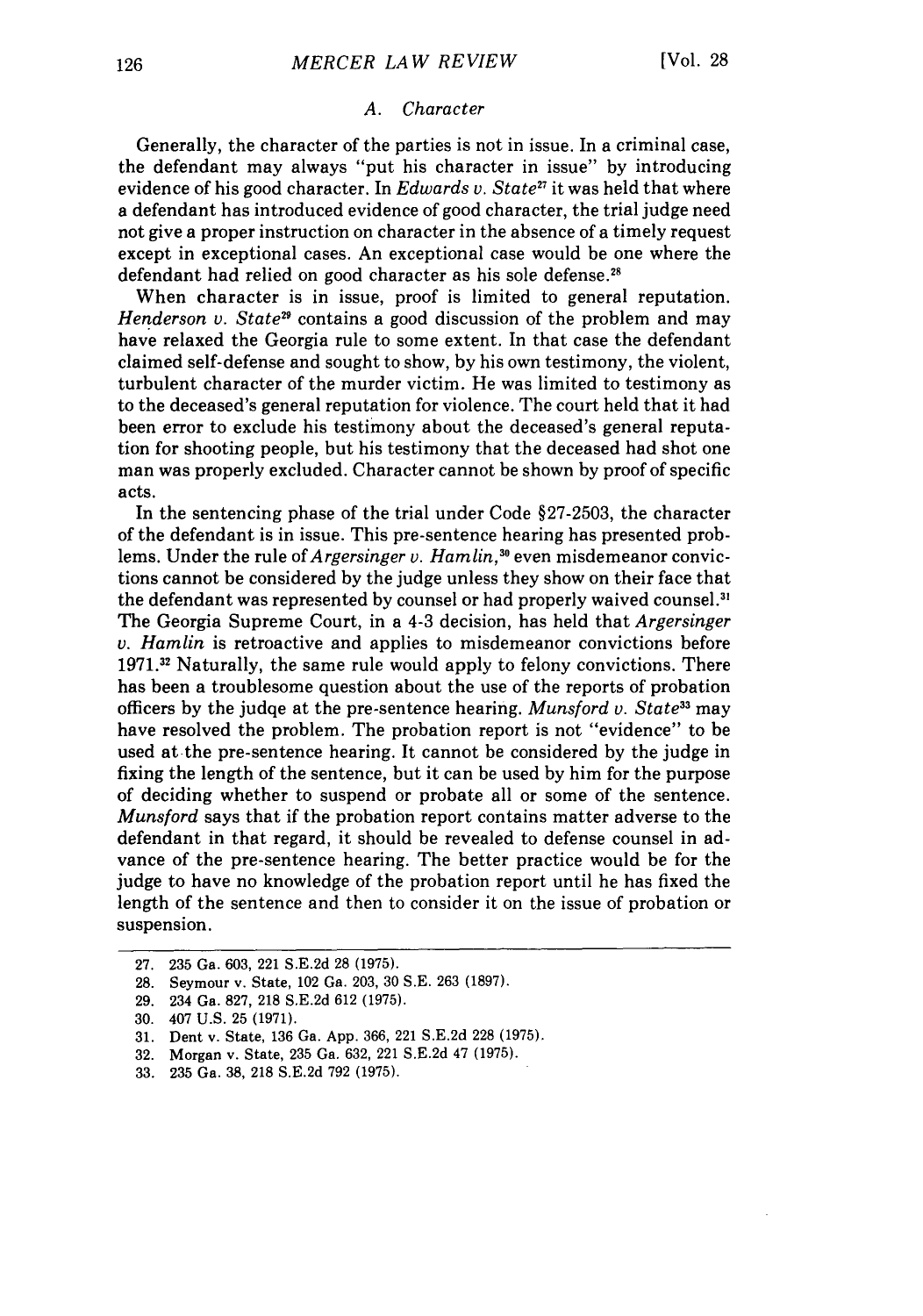#### *EVIDENCE*

Evidence of other offenses committed by a criminal defendant would be a showing of character by specific acts and would be inadmissible. However, if the other offense has some logical connection with the offense charged at the trial so that it tends to prove the offense on trial by showing something other than the mere bad character of the defendant, it is relevant and admissible. Both prior and subsequent offenses may be shown. The trend has been to admit evidence of the other offenses, especially in cases involving sexual offenses<sup>34</sup> or robbery.<sup>35</sup>

# *B. Scientific Evidence*

One of the problems in regard to scientific evidence has been in identifying material by showing the proper chain of custody. In one case, a blood sample was not identified as having been taken from the deceased, so the result of a blood alcohol test was properly rejected.<sup>36</sup> In another case, the chain of custody of a blood sample was properly shown.<sup>37</sup> This case includes a good discussion of the chain of custody problem. In two other cases the chain of custody was properly shown as to marijuana<sup>38</sup> and cocaine.<sup>39</sup> Also, the chain of custody was properly shown as to a fingerprint card.<sup>40</sup> However, in *Roland v. State,"* the court held that fingerprints were the type of evidence that could be properly identified by a witness and that it was not necessary to show the chain of custody.

In the *Roland* case the court also held that it was not necessary to show that the fingerprints found at the place where the crime was committed could only have been impressed at the time when the crime was committed. This was a matter going to weight of the evidence and not admissibility. The rule of *Anthony v. State<sup>42</sup>* applied only where the fingerprints were the sole evidence against the defendant. Although not cited in the *Roland* case, this is in accord with the supreme court decision in *Turner v. State. <sup>3</sup>*

Polygraph tests continue to cause trouble. In *Cross v. State<sup>44</sup>* the judge had signed a consent order directing the state's two main witnesses to undergo polygraph and truth-serum tests. When they refused to sign a release from liability in regard to the truth-serum tests, the judge vacated

- 37. Campbell v. State, 136 Ga. App. 338, 221 S.E.2d 212 (1975).
- 38. Epps v. State, 134 Ga. App. 429, 214 S.E.2d 703 (1975).
- 39. Baker v. State, 137 Ga. App. 33, 222 S.E.2d 865 (1975).
- 40. Meadows v. State, 135 Ga. App. 758, 219 S.E.2d 174 (1975).
- 41. 137 Ga. App. 796, 224 S.E.2d 846 (1976).
- 42. 85 Ga. App. 119, 68 S.E.2d 150 (1951).
- 43. 235 Ga. 826, 221 S.E.2d 590 (1975).
- 44. 136 Ga. App. 400, 221 S.E.2d 615 (1975).

<sup>34.</sup> See, e.g., Atkins v. State, 236 Ga. 624, 225 S.E.2d 7 (1975); Burnett v. State, 236 Ga. 597, 225 S.E.2d 28 (1975); Burnett v. State, 137 Ga. App. 183, 223 S.E.2d 232 (1976).

<sup>35.</sup> Fears v. State, 236 Ga. 660, 225 S.E.2d 4 (1976); Joiner v. State, 236 Ga. 580, 224 S.E.2d 414 (1976); Bell v. State, 234 Ga. 473, 216 S.E.2d 279 (1975).

<sup>36.</sup> Unigard Ins. Co. v. Elmore, 137 Ga. App. 665, 224 S.E.2d 762 (1976).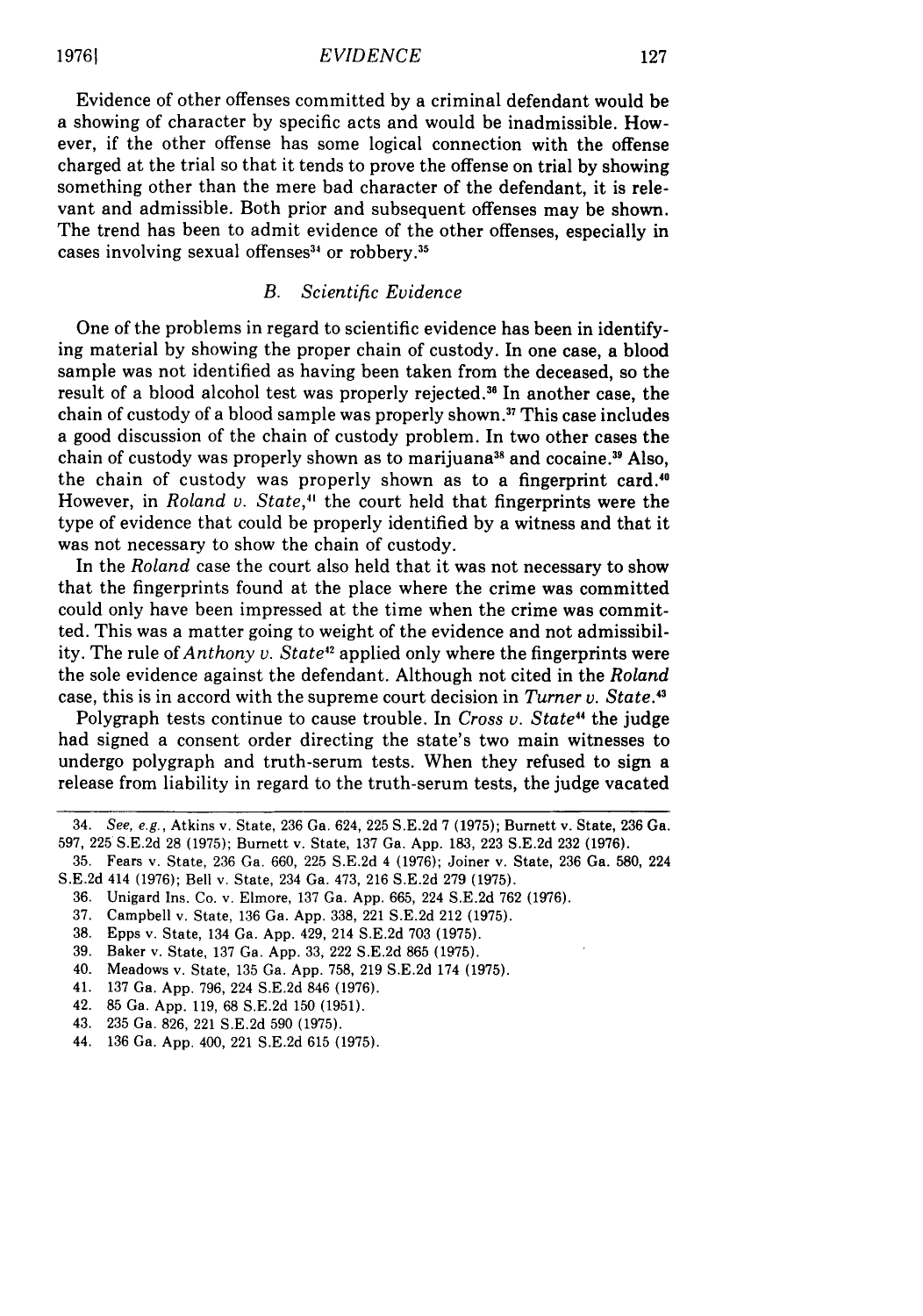the order. The defendant moved for a judgment of acquittal, which was properly denied. The court said the results of neither of the tests would have been admissible in evidence. In *Watson v. State45* the prosecutor in his opening statement made reference to a polygraph test given to a witness. Even though the judge ruled that this was improper, it was error. The court stated that: "that under no circumstances would he be allowed to prove the polygraph or lie-detector test in the Courts of Georgia."<sup>46</sup> In *Herlong v. State<sup>47</sup>* a police officer stated that a witness was given a liedetector test and immediately thereafter arrest warrants were obtained. The court held that this evidence was admissible to explain the conduct of the officers under Code §38-302. Three justices dissented. One stated: "Heretofore the Georgia law in this area has been uncomplicated, to wit: evidence regarding lie detector examination is inadmissible."<sup>48</sup> This dissenting view should prevail.

# **III.** BURDENS AND PRESUMPTIONS

The presumption of the sanity of a criminal defendant continues even after evidence is offered in rebuttal and goes to the jury as evidence.<sup>49</sup> *Gilbert v. State<sup>50</sup>* was an interesting case in which there were conflicting presumptions. The presumption of the sanity of the criminal defendant was in conflict with a presumption of insanity that arose from a showing **by** the defendant that he had been adjudged insane and committed to the Central State Hospital. Before a change in the mental health statutes in **1969,** the presumption of insanity from the adjudication would have been the stronger and would have prevailed in the absence of **a** subsequent adjudication that he had been restored to sanity. However, the defendant had received an administrative release under the present mental health laws,<sup>51</sup> and this removed the presumption of insanity. The fact of the adjudication could be considered as evidence, but the presumption was gone; the presumption of sanity continued in the case.

The question of when a matter of defense in a criminal case can be made an affirmative defense so as to place the burden of persuasion on the criminal defendant continues to cause trouble.<sup>52</sup> This is especially true after the decision in *Mullaney v. Wilbur*.<sup>53</sup> Abandonment of a criminal

- **52.** See W. **AGNOR, GEORGIA EVIDENCE** §17-6 (1976).
- **53.** 421 **U.S.** 684 **(1975).**

<sup>45. 137</sup> Ga. App. 530, 224 S.E.2d 446 (1976).

<sup>46.</sup> *Id.* at 532, 224 S.E.2d at 449.

<sup>47. 236</sup> Ga. 326, 223 S.E.2d 672 (1976).

<sup>48.</sup> *Id.* at 330, 223 S.E.2d at 674.

<sup>49.</sup> Johnson v. State, 235 Ga. 486, 220 S.E.2d 448 (1975).

<sup>50. 235</sup> Ga. 501, 220 S.E.2d 262 (1975).

**<sup>51.</sup> GA. CODE ANN. §88-506.1 (1971).**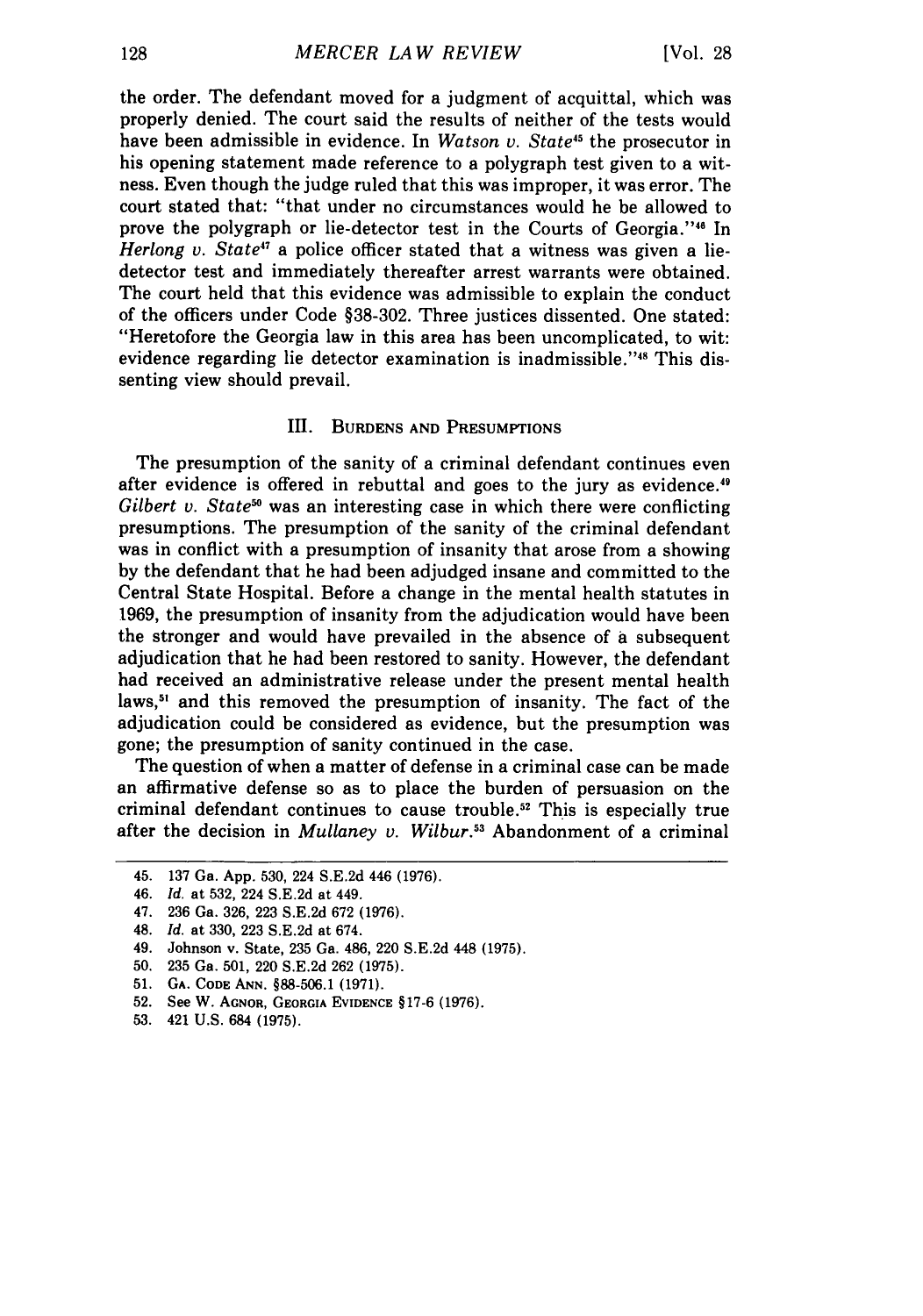attempt has been held to be an affirmative defense.5 Accident has been held to be an affirmative defense.<sup>55</sup> A plea of present insanity under Code §27-1502 is properly an affirmative defense."6 Citing *Mullaney, Henderson v. State<sup>51</sup>* held that it was error to charge self-defense so as to make it an affirmative defense. Because of the effect of *Mullaney v. Wilbur,* some doubt has been expressed as to the earlier cases, including some cited above, in two recent decisions of the Court of Appeals. *Moore v. State"* was a 6-3 decision on the defense of coercion. The majority held that the defendant had no real "burden" of any kind as to the usual "affirmative defense;" the defendant need offer evidence only to "raise" the issue, and then the burden would be on the state to disprove it beyond a reasonable doubt. The dissenting judges wanted the old "alibi charge," placing the burden on the defendant but adding that if his evidence raised a reasonable doubt of his guilt he should be acquitted. In *Johnson v. State* a threejudge panel, including one of the dissenting judges in *Moore v. State,* considered the issue of self-defense raised by the defendant. In an excellent opinion, the court considered that the problems could best be answered with the test whether the truth of a defense negates an essential element of the crime charged. If so, the defendant has only the "burden of production" to raise the issue with evidence. Once the defendant raises the factual issue as to self-defense, the state has the burden of persuasion to establish beyond a reasonable doubt unlawfulness or the absence of justification for the act. If this test is followed, it probably will help to clear the confusion in the area.

## **IV.** DEMONSTRATIVE EVIDENCE

In *Butler v. State"8* the court followed the usual rule that it is proper to admit a color photograph of a murder victim over an objection that it would inflame the jury. The two dissenting justices raise an interesting point. In that case, three individuals were involved in an armed robbery, during which the victim was killed. One of them pled guilty to the murder and was sentenced to death. The other two were indicted only for armed robbery, and the photograph was admitted at their trial. The dissenting justices agreed that the photograph would be admissible if they had been

<sup>54.</sup> Cowart v. State, 136 Ga. **App. 528,** 221 **S.E.2d** 649 **(1975);** Gibbons v. State, **136** Ga. **App. 609,** 222 **S.E.2d 55 (1975).**

**<sup>55.</sup>** Rogers v. State, **137** Ga. **App. 319, 223 S.E.2d** 456 **(1976);** Lofton v. State, **137 Ga. App. 323, 223 S.E.2d 727 (1976).**

**<sup>56.</sup>** Coker v. State, 234 Ga. **555, 216 S.E.2d 782 (1975);** Spencer v. State, 236 Ga. **697,** 224 **S.E.2d 910 (1976).**

**<sup>57.</sup>** 234 Ga. **827, 218 S.E.2d** 612 **(1975).**

**<sup>58. 137</sup>** Ga. **App. 735,** 224 **S.E.2d 856 (1976).** After this article was written, the Georgia Supreme Court reversed the court of appeals decision. **237** Ga. **269, - S.E.2d - (1976).**

**<sup>59. 137</sup>** Ga. **App.** 740, 224 **S.E.2d 859 (1976).**

**<sup>60. 235</sup>** Ga. **95, 218 S.E.2d 835 (1975).**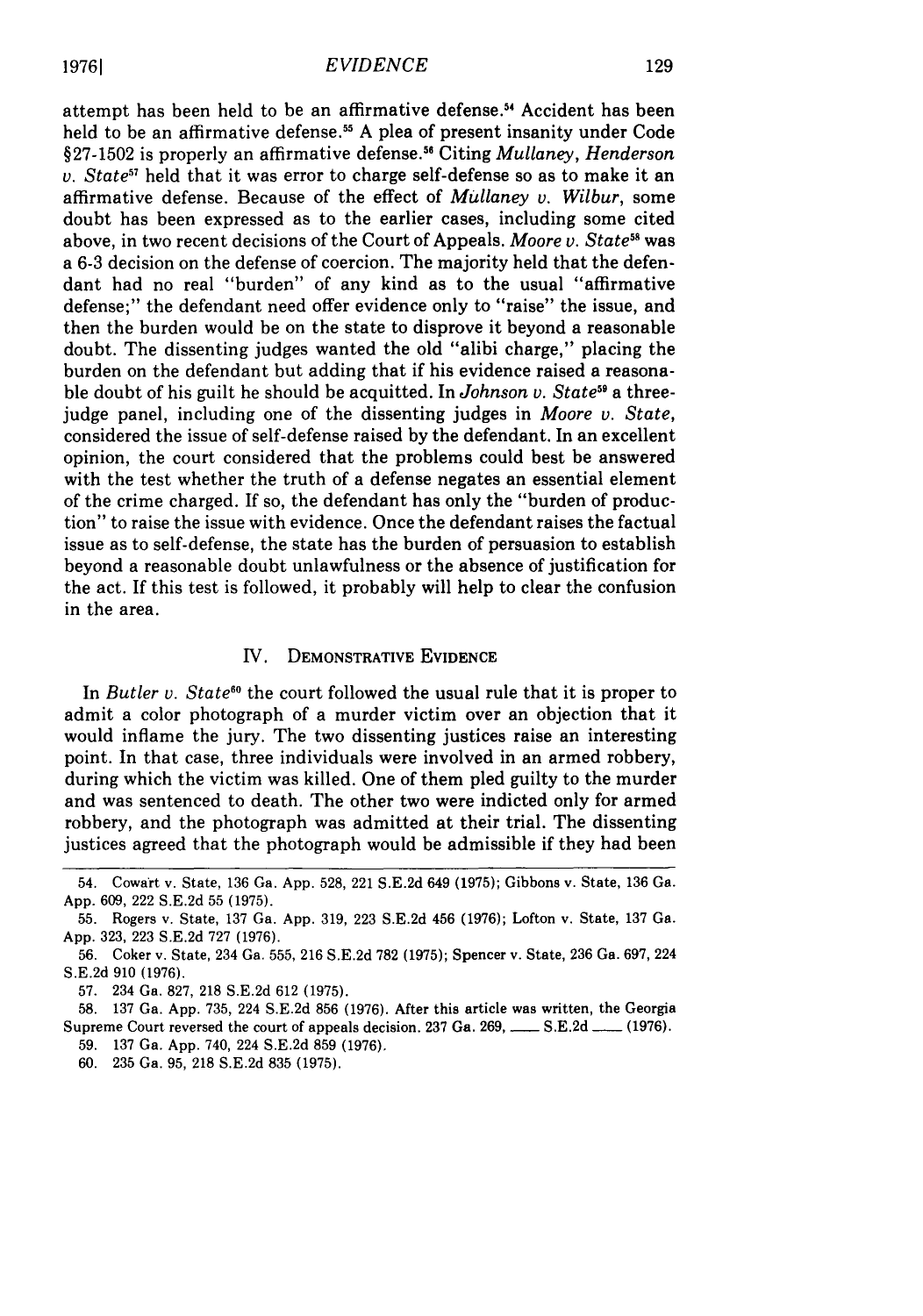charged with felony murder, but they could not approve its admission in the armed robbery case.

In *Proctor v. State"'* three written statements of witnesses and a written statement of the defendant were permitted to go to the jury room. The court sought to distinguish *Royals v. State<sup>62</sup>* and other cases and held that since the statements were generally favorable to the defendant, the error was harmless.

In *Durrett v. State<sup>63</sup>* the court held that since the defendant was not present when the jury viewed an automobile and had not waived his right to be present, there was harmful error. This case would have been a good chance to get rid of an earlier holding that a view of personal property could not be granted,"4 but this point was not considered.

#### V. WRITINGS

There were very few cases involving writings during the survey period. In two cases the rule was stated that the best-evidence rule is restricted to writings alone and has nothing to do with evidence generally.<sup>65</sup>

#### VI. WITNESSES

The trial judge has a broad discretion in controlling the conduct of the trial and the examination of witnesses. Most attempts to assign error in this regard are not successful. The judge may permit a witness to testify in narrative form.<sup>66</sup> He may permit the party calling a witness to use leading questions in the examination of the witness.<sup>67</sup> He may permit or deny the recall of witnesses, even after both sides have closed.<sup>68</sup> He may exclude unnecessarily repetitious questions on cross-examination.<sup>69</sup>

*Stamper v. State"6* applied Code **§38-1713** and held that the introduction of other evidence on the same subject matter had not waived the first objection.

Where the witnesses have been sequestered or "put under the rule," it is not error for counsel to interview a witness before placing him on the stand, as long as he does not inform the witness of what other witnesses

**<sup>61. 235</sup>** Ga. **720,** 221 **S.E.2d 556 (1975).**

**<sup>62. 208</sup>** Ga. **78, 65 S.E.2d 158 (1951).**

**<sup>63. 135</sup>** Ga. **App.** 749, **219 S.E.2d 9 (1975).**

<sup>64.</sup> Leverett v. Awnings, Inc., **97** Ga. **App. 811,** 104 **S.E.2d 686 (1958).**

**<sup>65.</sup>** Munsford v. State, **235** Ga. **38, 218 S.E.2d 792 (1975);** Summers v. State, **137** Ga. **App.** 493, 224 **S.E.2d 126 (1976).**

**<sup>66.</sup>** Baker v. State, **137** Ga. **App. 33,** 222 **S.E.2d 865 (1975).**

**<sup>67.</sup>** Haralson v. State, 234 Ga. 406, **216 S.E.2d** 304 **(1975);** Boggus v. State, **136** Ga. **App. 917,** 222 **S.E.2d 686 (1975).**

**<sup>68.</sup>** Hartman v. Gresham, **137** Ga. **App. 253, 223 S.E.2d 285 (1976).**

**<sup>69.</sup>** Johnson v. State, **137** Ga. **App. 308, 223 S.E.2d 500 (1976).**

**<sup>70. 235</sup>** Ga. **165, 219 S.E.2d** 140 **(1975).**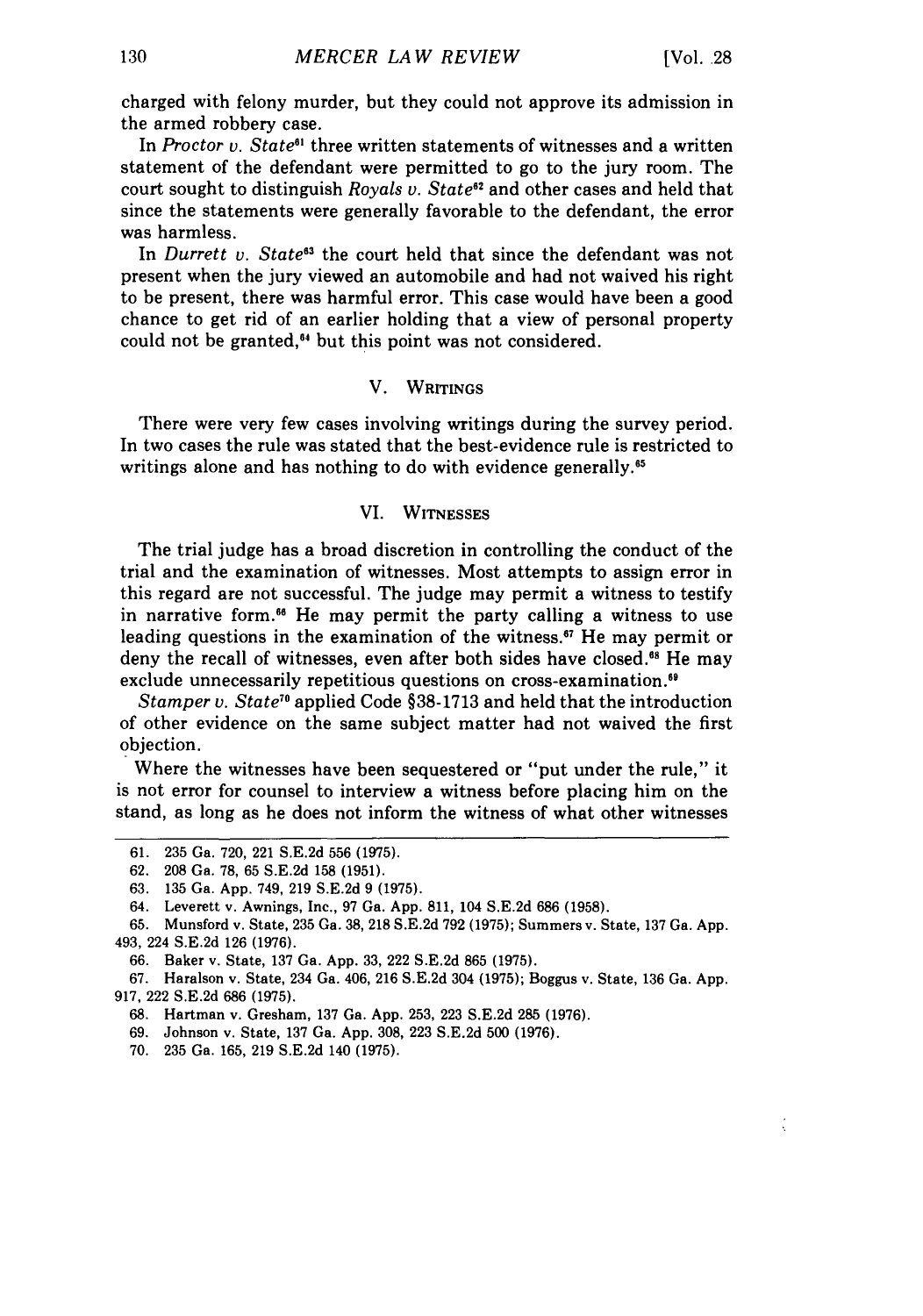have testified or how he is expected to testify.<sup>71</sup> *Bell v. State*<sup>72</sup> was a case where the key state's witness was in the district attorney's office after the witnesses had been sequestered. A monitoring system conveyed testimony of the trial to certain rooms in the district attorney's office. However, it appeared that the witness was in the reception area and had heard nothing on the system and no one had discussed the case in her presence, so there was no violation of the sequestration rule. *D. C.A. v. State73* held that in juvenile court trials the parents are parties and are not subject to sequestration.

The "Dead Man Rule," Code §38-1603, continues to cause problems. It now seems that the rule deals with competency of witnesses, which may, however, be waived, and not with the admissibility of other evidence.<sup>74</sup> The rule is strictly applied. Where a plaintiff institutes a suit and dies pendente lite and his executor is made a party in his stead, the rule does not apply.<sup>75</sup>

#### *A. Impeachment*

The interest of a witness may always be considered by the jury in passing upon the credibility of a witness. In *Ayers v. Nichols<sup>16</sup>* the judge properly permitted the defendant to ask a witness who was the husband of the plaintiff about a separate pending lawsuit by him against the defendant. Generally, a witness may not be impeached by a prior inconsistent statement as to a collateral matter, but if the collateral issue is indirectly material to the issue in the case, then impeachment is proper.<sup>77</sup> Actually, the issue then is no longer collateral. Where an attempt is made to impeach a witness by proof of conviction of a crime involving moral turpitude, the competent proof is the record of the witness's conviction or plea of guilty.<sup>7</sup> It is not proper to ask the witness about the conviction.

Under Code §38-1801, a party may not impeach a witness voluntarily called by him unless he has been "entrapped" by a previous contradictory statement of the witness. The word "entrapped" received new consideration in *Wilson v. State."* The court held that it would no longer follow some of the earlier cases that had given a strict interpretation to the entrapment test. The district attorney knew that the witness was "backing up" and

**19761**

<sup>71.</sup> Jackson v. State, 235 Ga. 857, 221 S.E.2d 605 (1976).

<sup>72. 234</sup> Ga. 473, 216 S.E.2d 279 (1975).

<sup>73. 135</sup> Ga. App. 234, 217 S.E.2d 470 (1975).

<sup>74.</sup> Martin v. Turner, 235 Ga. 35, 218 S.E.2d 789 (1975); Go-Ann Plastic Industries, Inc. v. Peak Textiles, Inc., 134 Ga. App. 924, 216 S.E.2d 715 (1975).

<sup>75.</sup> McKoy v. Downs, 135 Ga. App. 912, 219 S.E.2d 625 (1975).

<sup>76. 136</sup> Ga. App. 532, 221 S.E.2d 835 (1975).

<sup>77.</sup> Glo-Ann Plastic Industries, Inc. v. Peak Textiles, Inc., 134 Ga. App. 924, 216 S.E.2d 715 (1975).

<sup>78.</sup> Rolland v. State, 235 Ga. 808, 221 S.E.2d 582 (1975); Cross v. State, 136 Ga. App. 400, 221 S.E.2d 615 (1975).

<sup>79. 235</sup> Ga. 470, 219 S.E.2d 756 (1975).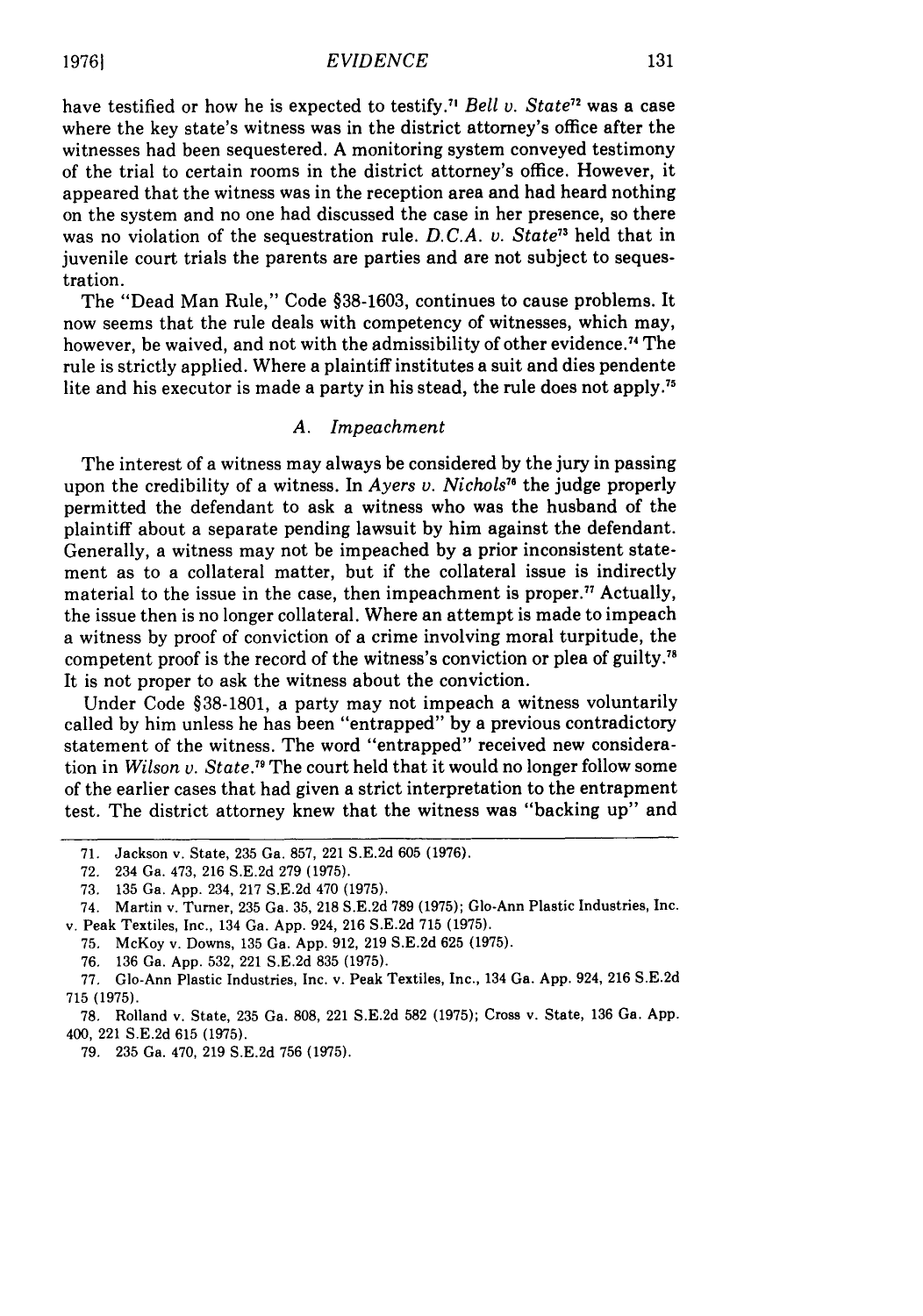might not adhere to all of his earlier statements, and the testimony as given by the witness at trial did not prejudice the state but merely failed to bolster its case. The court held that it would no longer require that the testimony of the witness at the trial be a total "surprise" nor that it be affirmatively damaging. It need only be inconsistent with the previous statement. *Wilson* was followed in *McNeese v. State."*

# *B. Opinion Evidence and Expert Witnesses*

Where opinion evidence is introduced, the judge need not charge as to the weight of such evidence unless there is a timely written request.<sup>81</sup> In *Willingham v. State<sup>82</sup>* the court considered the issue of voice-identification testimony. Recognizing that this generally is considered to be direct evidence, the court followed the Georgia view that this is opinion evidence. Thus, the witness must disclose the basis for his opinion. However, the witness may testify to voice recognition based on hearing the voice after the event in question.

Any witness may testify about facts observed at the scene of a wreck. *Hixson v. Barrow*<sup>83</sup> seems to hold that for a witness to give his opinion as to speed of a vehicle based on facts observed at the scene of the wreck, such as skidmarks, he must be qualified as an expert. However, the witness in this case had been qualified as an expert. There were two questions concerning speed in *Gibbs v. Gianaris.* First, the court applied the usual rule that the questions about the sufficiency of opportunity to observe the vehicle and the experience of the witness go to the weight of the evidence and not to its admissibility, as long as the witness is willing to state his opinion as to speed. The second question arises where the witness goes beyond the opinion about speed and seeks to classify the speed in a way other than in miles per hour. Here another witness was asked, "Was there any evidence of excessive speed?" and answered, "No, sir." The trial judge excluded this testimony as a conclusion. The court held that it had been properly excluded under the ultimate-issue rule as an invasion of the province of the jury. Regardless of the problems of the ultimate-issue rule, this seems not to be a proper issue for opinion; it calls for an application of law to the facts to reach a conclusion. However, the opposite view of the question was taken in *Evans v. Batchelor*,<sup>85</sup> a 6-3 decision. There the court held that a witness could testify that the speed "wasn't excessive." The testimony related to the speed of a vehicle a short time before the impact. The court said that the jury was to determine speed at the time of impact, so

<sup>80. 236</sup> Ga. 26, 222 S.E.2d 318 (1976).

<sup>81.</sup> Johnson v. State, 136 Ga. App. 629, 222 S.E.2d 146 (1975).

<sup>82. 134</sup> Ga. App. 603, 215 S.E.2d 521 (1975).

**<sup>83.</sup>** 135 Ga. App. 519, 218 S.E.2d 253 (1975).

<sup>84. 137</sup> Ga. App. 18, 223 S.E.2d 4 **(1975).**

**<sup>85.</sup>** 137 Ga. App. 629, 224 S.E.2d 752 (1976).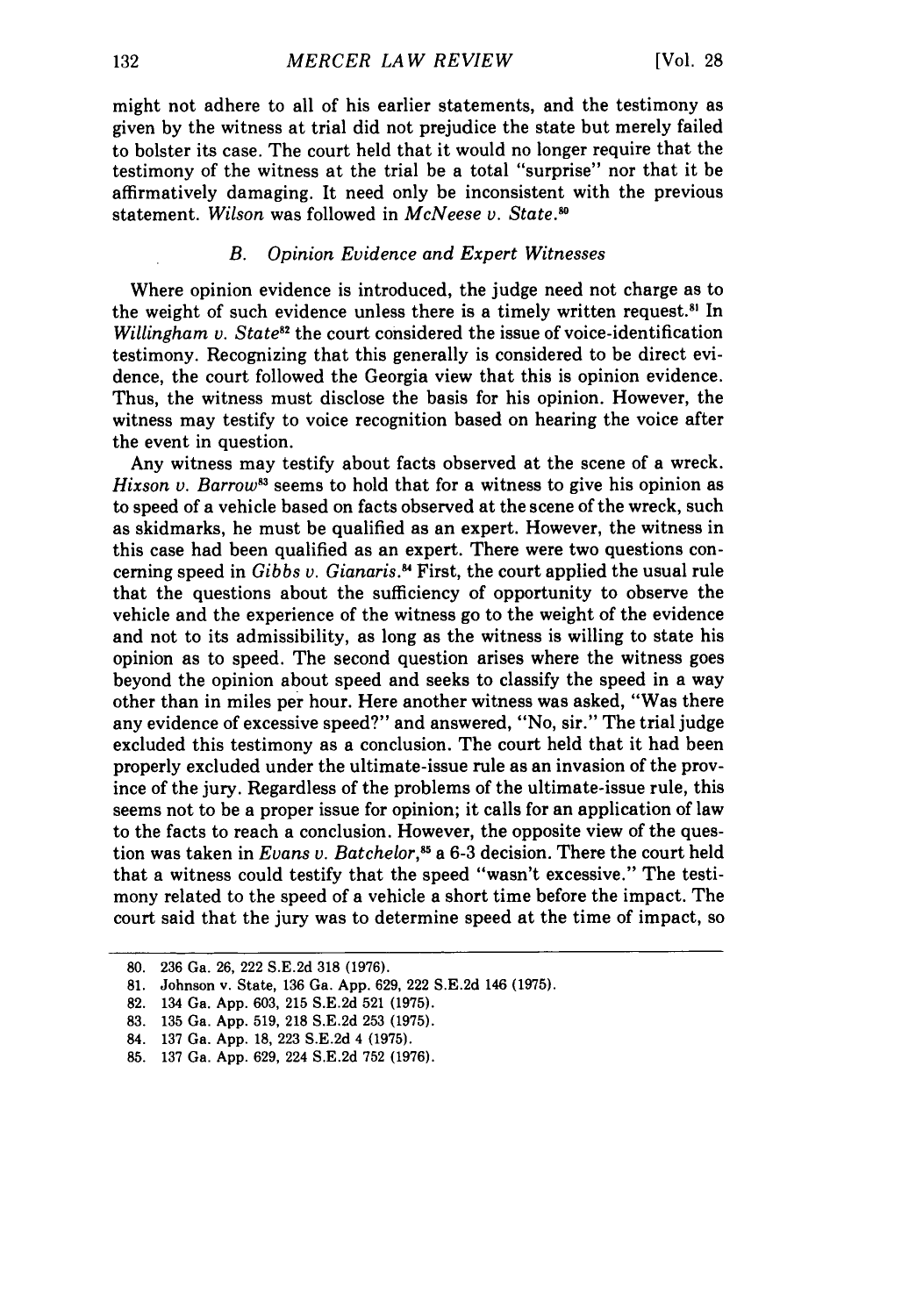there was no invasion of the province of the jury. The three dissenting judges did not agree. *Gibbs v. Gianaris* was not cited or considered.

Expert witnesses are examined usually by the use of hypothetical questions. In *National Trailer Convoy, Inc. v. Sutton"6* the court recognized the established custom at trials to place expert witnesses, especially doctors, on the stand as soon as they are available, even out of turn. The hypothetical question may properly include facts not yet presented in evidence at that time, if they are to be presented later. The trial judge stated to the jurors, in overruling the objection, that they were not to consider the question and answer unless they found that each fact assumed in the hypothetical question to be supported by evidence to the satisfaction of the jury. It also appears from this case that if the facts were not supported by any evidence, at a proper request the judge should instruct the jury to disregard the question and answer.

*Altamaha Convalescent Center, Inc. v. Godwin87* was an interesting case involving attorneys' fees. An expert witness gave his opinion as to the value of attorneys' fees based on a hypothetical question. The court held that a hypothetical question need not be based on testimony alone but could be based on competent evidence of any nature. The hypothetical question consisted of the history of the case at issue, but had not been limited to work for which attorneys' fees would be recoverable, so it was improper. It had included elements outside the "present suit," so it was error to overrule the defendant's objection to the question.

# *C. Privilege*

Under the cases in Georgia, a distinction was drawn between a decoy and an informer. The identity of an informer was privileged, but the state was required to disclose the identity of a decoy. This distinction was drawn clearly in the *Crosby* case.<sup>88</sup> In *Taylor v. State*,<sup>89</sup> an en banc decision, the court of appeals overruled the *Crosby* case and held that there was no absolute requirement to disclose the identity of a decoy. Instead, the trial judge would apply the *Roviaro'°* test in each case and determine whether disclosure of identity was necessary for the defendant to properly prepare his defense. In *Roviaro* the U.S. Supreme Court had held that the trial judge had acted properly when he refused to order the disclosure of a decoy's identity. It is interesting that a month before the decision in the *Taylor* case the supreme court had cited with approval the *Crosby* case and the other decisions overruled in *Taylor* and held that the state had fulfilled its obligation in disclosing the identity of a decoy, who was not called as a

- 88. 90 Ga. App. 63, 82 S.E.2d 38 (1954).
- 89. 136 Ga. App. 31, 220 S.E.2d 49 (1975).

<sup>86. 136</sup> Ga. App. 760, 222 S.E.2d 98 (1975).

<sup>87. 137</sup> Ga. App. 394, 224 S.E.2d 76 (1975).

<sup>90.</sup> Roviaro v. United States, 353 U.S. 53 (1957).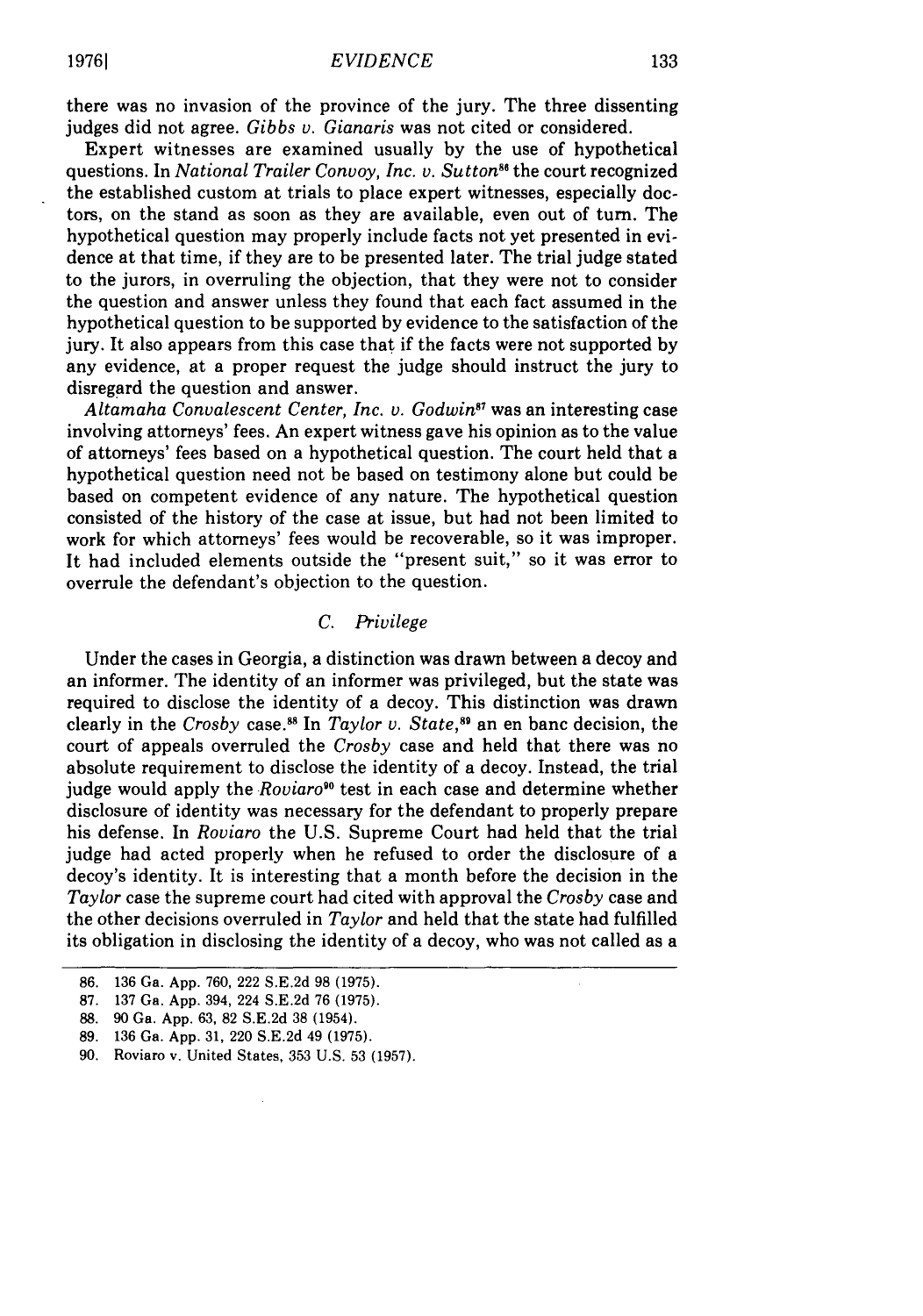witness.<sup>91</sup> The exact status of the decoy rule will have to be determined in the future.

#### VII. CONSTITUTIONAL PRIVILEGES

### *A. Self-Incrimination*

Attempts to use against an accused his silence while he is in police custody continue to raise questions. In *Lowe v. State*<sup>92</sup> the court followed *United States v. Hale<sup>93</sup>* and held that the silence of the defendant during police interrogation could not be used to impeach him when he testified at his trial. However, in *Howard v. State<sup>34</sup>* the defendant was identified as the burglar by the prosecutrix, and he did not answer or deny the fact. The judge charged on tacit admissions. The court of appeals held that even though the defendant was in police custody, the identification was not a part of any police interrogation and the charge was proper. The result of this case is questionable.

The Georgia Supreme Court continues to follow the federal trend restricting the privilege against self-incrimination to testimonial evidence. In *English v. State,"5* giving a nitric-acid test to determine whether the defendant had fired a gun did not violate his privilege, even though he was required to turn his hands for the swabbings. The court said that this was nontestimonial evidence.

*Page v. Page"* is an interesting case raising a question of first impression. The defendant husband was called to testify at a contempt hearing for failure to pay alimony. His attorney stated that "he has a myriad of problems with Internal Revenue" and wanted to advise him on a question-byquestion basis while he testified. The court held that it was proper for the trial judge to refuse to permit such a procedure. After he had consulted with his attorney and had been advised of the scope of his privilege against self-incrimination, he had to decide for himself when to invoke it.

# *B. Search and Electronic Surveillance*

In *Epps v. State97* some marijuana was found in a covered hole in an open field. Through police surveillance of the area, the defendant was caught adding to his supply in the hole. As to the defendant, the hole was not a constitutionally protected area, since he was neither owner nor tenant nor invitee and was not even present when the premises were searched.

92. 136 Ga. App. 631, 222 S.E.2d 148 (1975).

<sup>91.</sup> Wilson v. Hopper, 234 Ga. 859, 218 S.E.2d 573 (1975).

<sup>93. 422</sup> U.S. 171 (1975).

<sup>94. 137</sup> Ga. App. 352, 223 S.E.2d 745 (1976).

<sup>95. 234</sup> Ga. 602, 216 S.E.2d 851 (1975).

<sup>96. 235</sup> Ga. 131, 218 S.E.2d 859 (1975).

<sup>97. 134</sup> Ga. App. 429, 214 S.E.2d 703 (1975).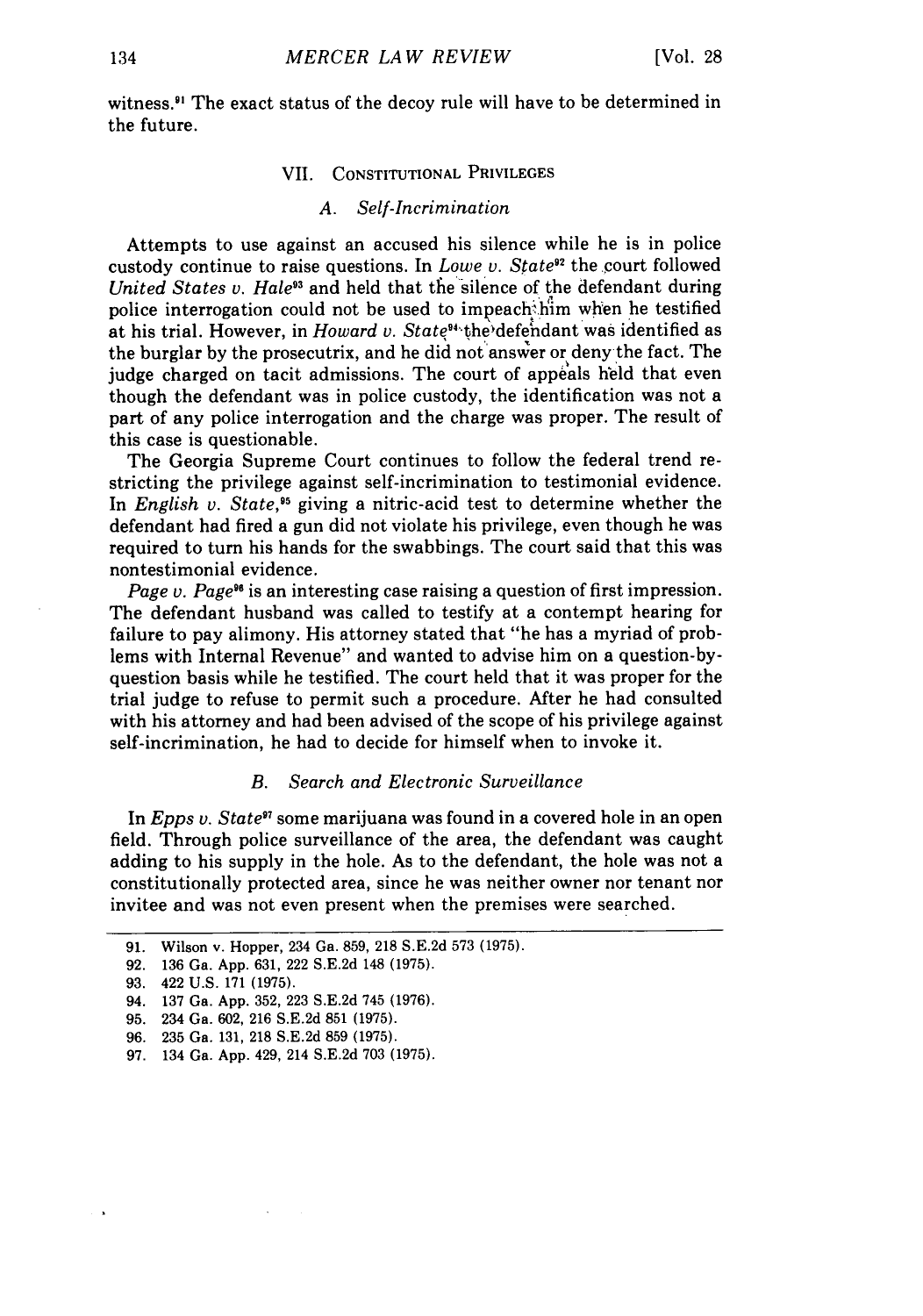In *Cook v. State"* the court indicated that the rule of the *Rowland* case" is still effective. That rule was that officers could not search the trunk of an automobile as an incident to an arrest for a traffic violation. However, in *Cook* there was sufficient probable cause for the search. Some cases presently in litigation cast doubt as to the rule of the *Rowland* case.

In two cases the court applied the rule of the *Young* case<sup>100</sup> and refused to apply the exclusionary rule to evidence secured by private parties. In *State v. Lamb'0'* a dormitory supervisor at a state college, violating a dormitory rule, entered a student's room and found some marijuana plants. He turned the plants over to the campus police, who in turn gave them to law enforcement officers. The court held that the supervisor and the campus police were not "state law enforcement officers" within the exclusionary rule and, even though the seizure was unlawful, the trial judge erred in granting the motion to suppress. *Gasaway v. State*<sup>102</sup> applied the same rule. There a defendant who was involved in various landpurchasing ventures was convicted of 26 counts of theft by taking. The defendant's secretary and bookkeeper had become worried and had removed certain business records from the defendant's office. With those records in her car, she complained to the district attorney's office. She then turned the records over to an investigator for the district attorney. The court held that the "removal" had taken place before there was any governmental intrusion, so it was correct for the trial judge to deny the motion to suppress the records.

The opinion in *Orkin v. State<sup>103</sup>* is over 20 pages long and considers 27 enumerated errors. There are two main features relating to electronic surveillance. The defendant moved to suppress wiretap evidence on the ground that the investigation warrant was invalid. The court reviewed most of the details in regard to surveillance warrants and held that it was correct to issue the warrant in this case and to deny the motion to suppress. At the trial the defendant, claiming a prohibited publication under Code §26-3004(k), objected to the admission of a cassette tape. The interpretation of the Code section was a matter of first impression for the Georgia court, and there is no equivalent to this section in the federal statute.<sup>104</sup> Code §26-3004(k) provides that any publication of the information or evidence obtained under a warrant for surveillance "other than that necessary and essential to the preparation of and actual prosecution for the crime" would make the information and evidence inadmissible. Before the trial, brief portions of the tape had been played to two witnesses for voice identi-

<sup>98. 136</sup> Ga. App. 908, 222 S.E.2d 656 (1975).

<sup>99.</sup> Rowland v. State, 117 Ga. App. 577, 161 S.E.2d 422 (1968).

<sup>100.</sup> State v. Young, 234 Ga. 488, 216 S.E.2d 586 (1975).

<sup>101. 137</sup> Ga. App. 437, 224 S.E.2d 51 (1976).

<sup>102. 137</sup> Ga. App. 653, 224 S.E.2d 772 (1976).

<sup>103. 236</sup> Ga. 176, 223 S.E.2d 61 (1976).

<sup>104.</sup> *Compare* 18 U.S.C.A. §2517(3) (Supp. 1976).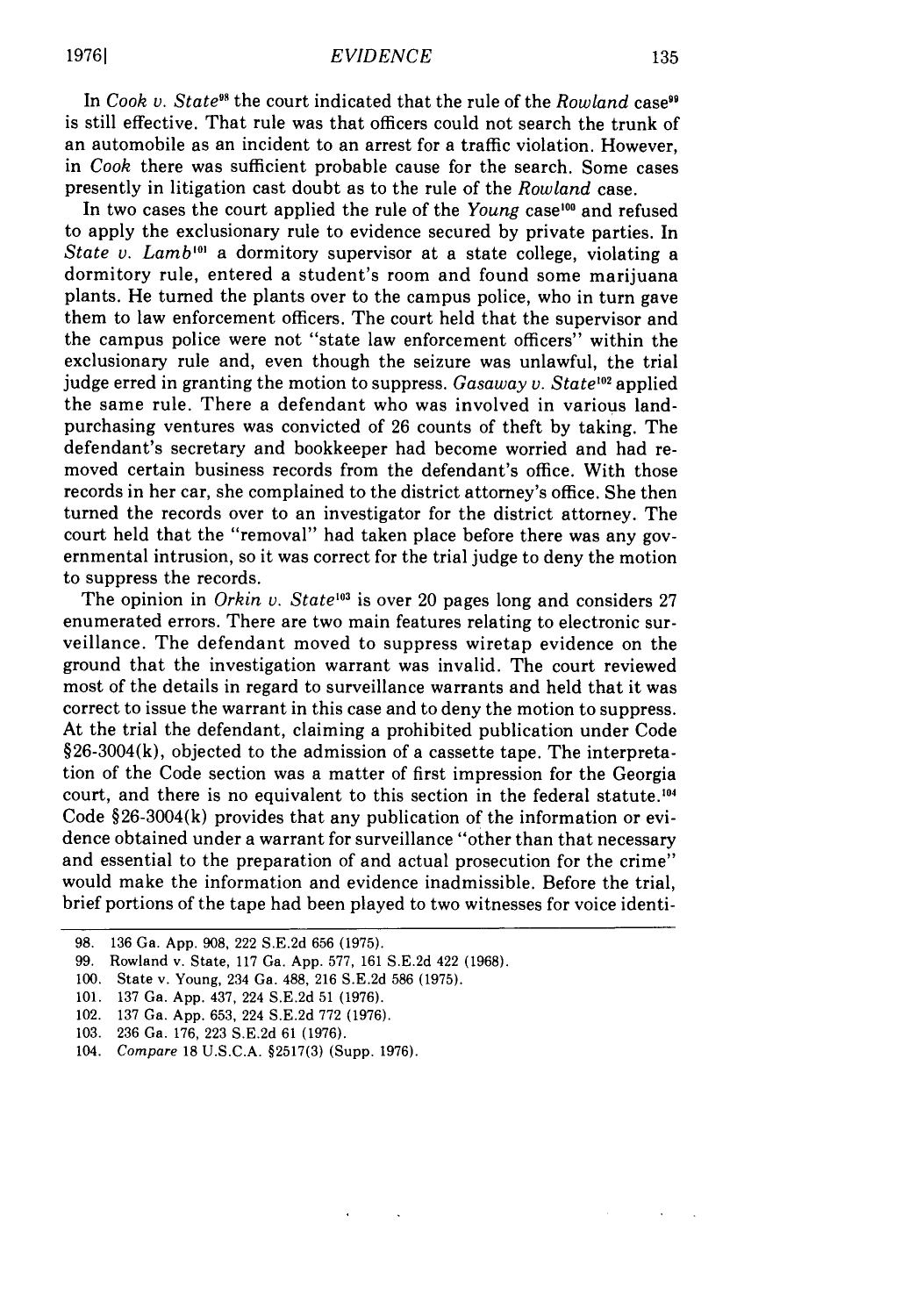fication purposes; the tape had been played at the hearing on the motion to suppress; and some staff members of the district attorney's office, with no one else present, had played portions of the tape in the courtroom to test amplification equipment. The court held that "necessary and essential" did not mean "indispensable" and that the issue would be determined by "a balancing of the opposing interests involved." Under the facts of this case, the publications were "reasonably necessary and essential," so it was proper to admit the tape.

### VIII. **STATUTES**

The 1976 General Assembly enacted a number of statutes that made minor changes in the evidence area. For example, Code §26-3001 was amended to permit the use of electronic surveillance equipment in regard to the activities of incarcerated persons except where the prisoner is discussing his case with his attorney.<sup>105</sup> However, there were only three statutes that seem of sufficient general interest to be considered here.

The Uniform Act to Secure the Attendance of Witnesses From Without the State was adopted.<sup>106</sup> This Act is restricted to criminal proceedings and provides for summoning witnesses in this state to testify in another state, as well as summoning witnesses from another state to testify in Georgia. It also includes provisions relating to prisoners.

Another statute relates to evidence of past sexual behavior of the prosecutrix in a rape case.<sup>107</sup> Past sexual behavior includes the complaining witness' marital history, mode of dress, general reputation for promiscuity, non-chastity or sexual mores contrary to the community standards, but it is not limited to these matters. Before any such evidence can be introduced, the court must conduct an in-camera hearing to examine the defendant's offer of proof. If the judge finds that the offer of proof shows that the past sexual behavior directly involves the accused or that it supports an inference that the accused could have reasonably believed in consent, the judge may permit the introduction of such evidence. His order must state what evidence may be introduced and "in what manner the evidence may be introduced." Like many statutes enacted with fine intentions, this statute may have created more problems than it solved. It may permit a judge to admit evidence that was not previously admissible against the prosecutrix in a rape case. In Lynn v. State<sup>108</sup> the rule in Georgia was finally settled: Evidence of specific acts of lewdness with men other than the defendant by the prosecutrix in a rape case would not be allowed, and she could not be cross-examined about such acts. This may not be true under

**<sup>105.</sup>** Ga. Laws, **1976, p. 1100;** see **GA. CODE ANN. §26-3001(b) (1972).**

**<sup>106.</sup>** Ga. Laws, **1976, p. 1366;** see **GA. CODE ANN.** ch. 38-20a (1974).

**<sup>107.</sup>** Ga. Laws, **1976, p.** 741; *see* **GA. CODE ANN. §38-202.1 (1974).**

**<sup>108. 231</sup>** Ga. **559, 203 S.E.2d** 221 (1974).